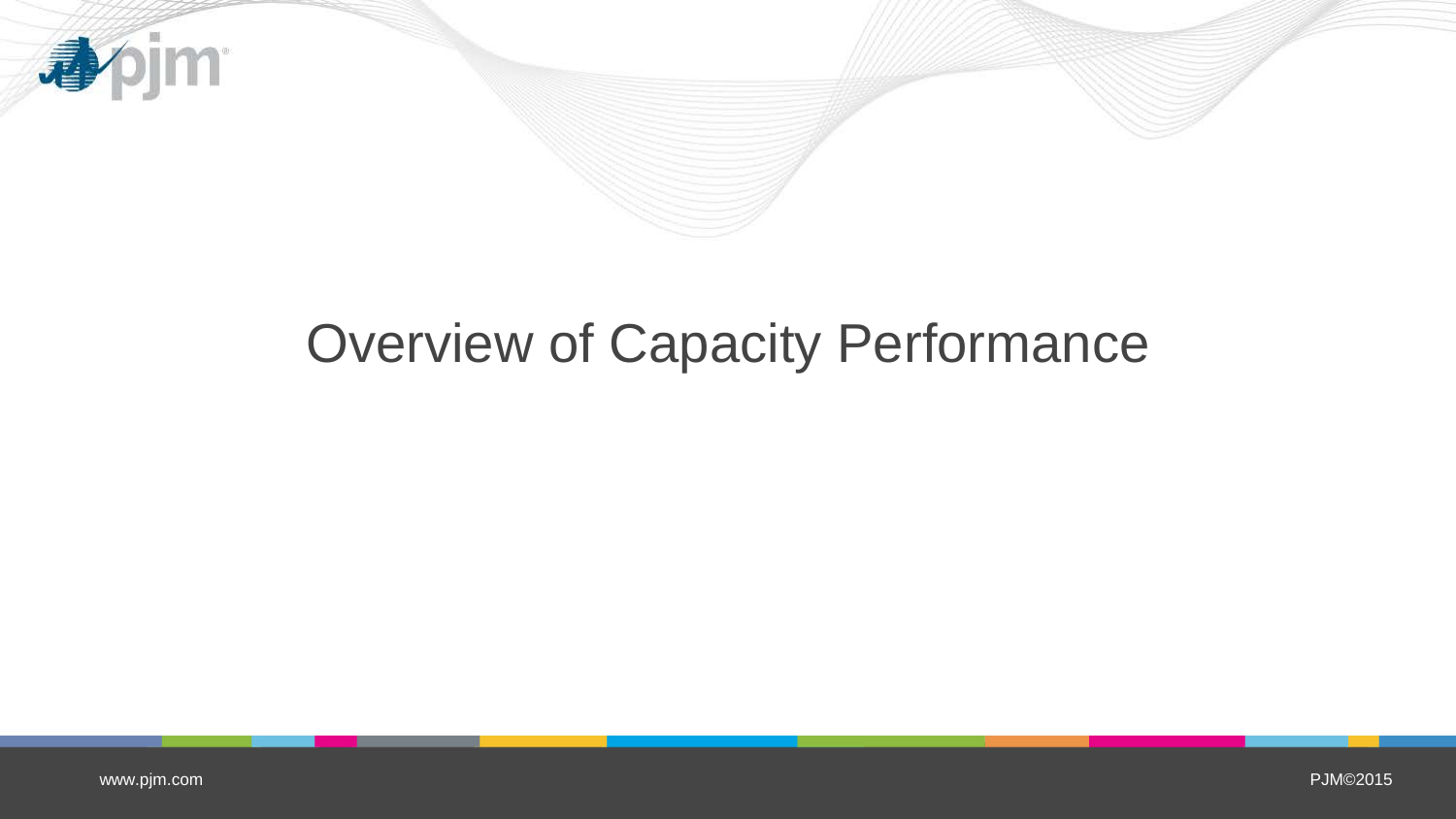

RPM Capacity Performance

## Key features of Capacity Performance construct

Stricter performance requirements in energy markets with very limited excuses available

**Higher** non-performance charges during **Performance** Assessment Hours

Opportunity for increased capacity market revenues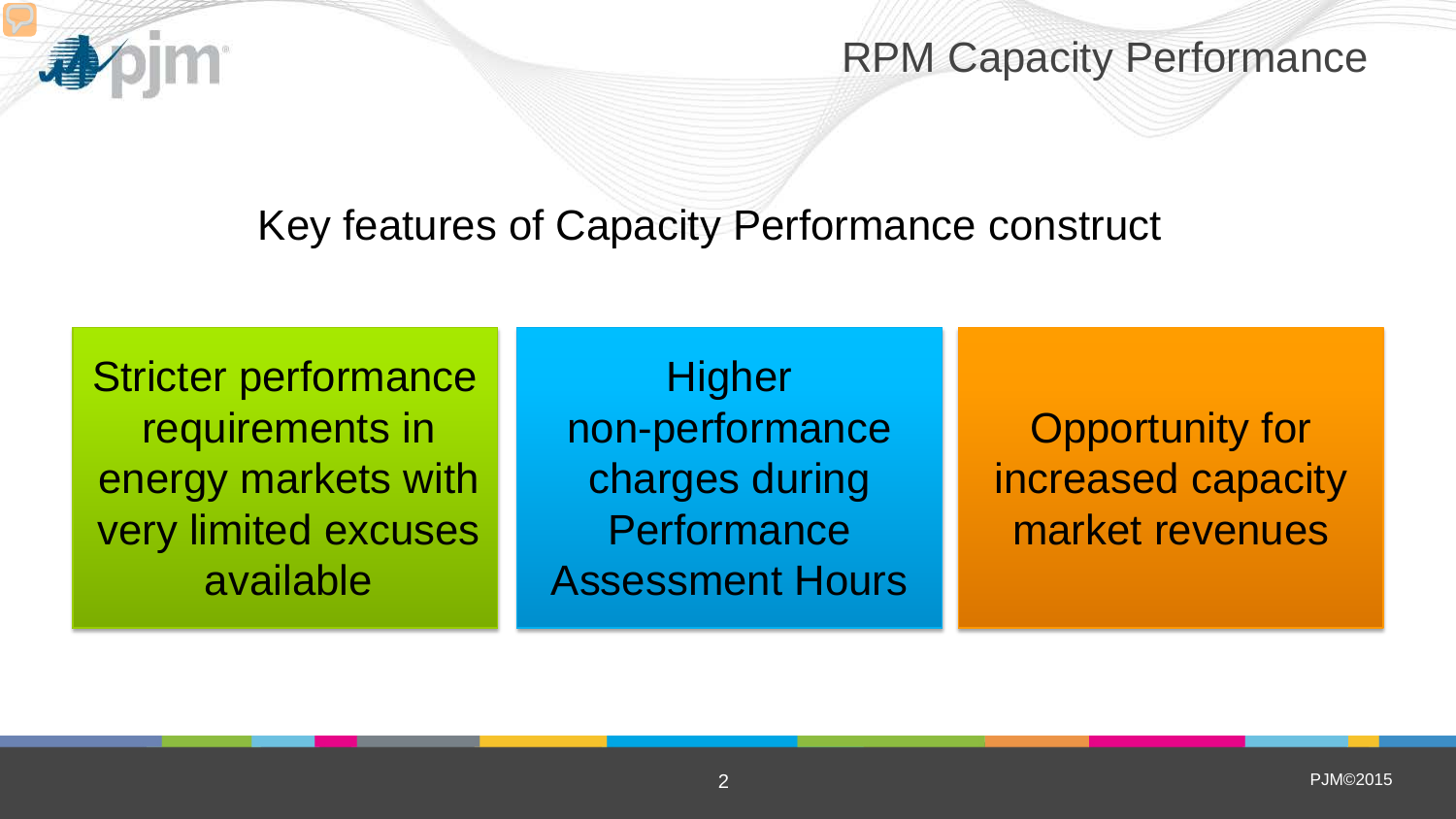

Key Features

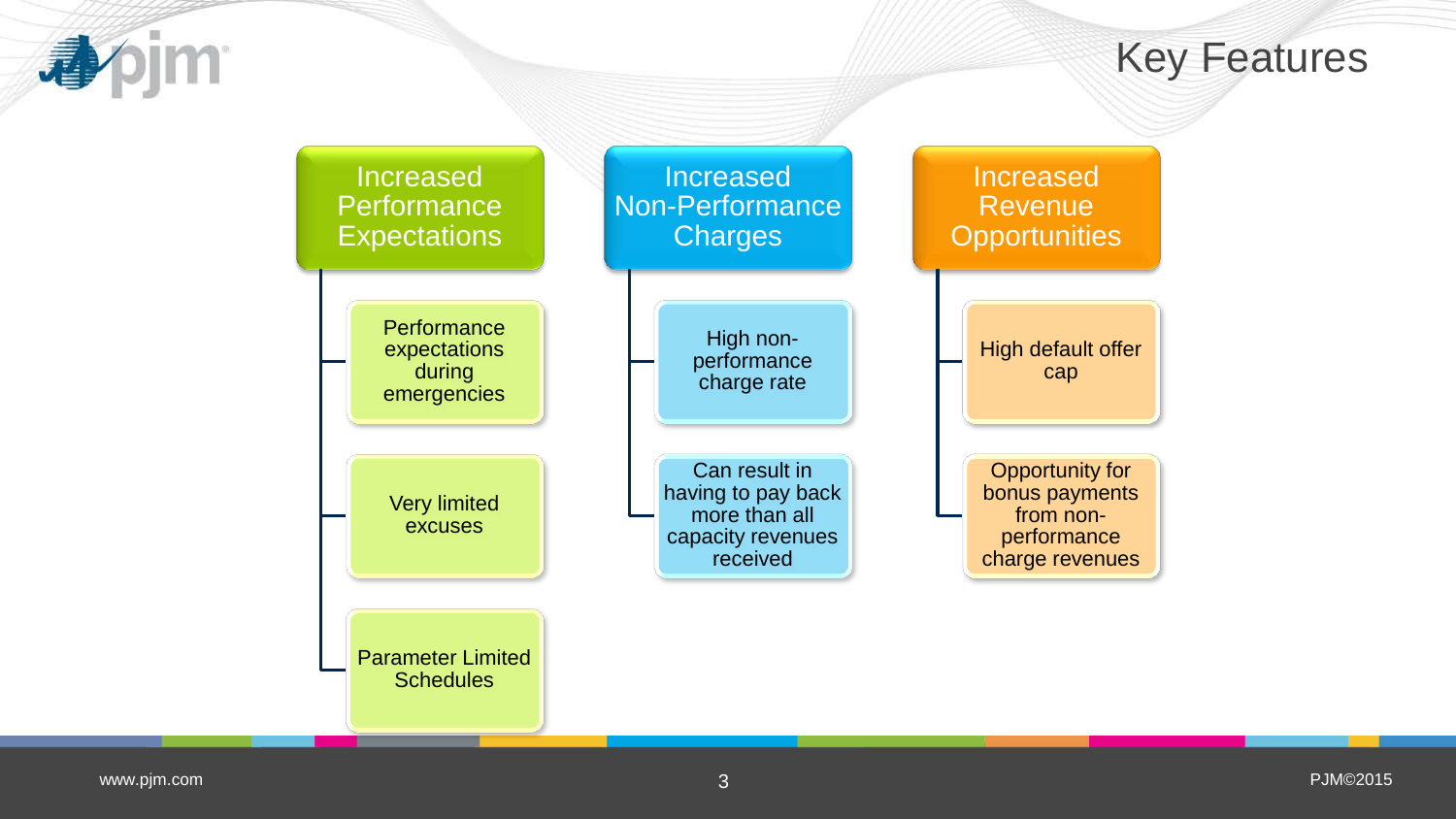## Transition to 100% CP

- Two voluntary CP Incremental Transition Auctions
	- 16/17 and 17/18 Delivery Years
- Base Residual Auctions (BRAs)
	- 18/19 and 19/20 Delivery Years at least 80% CP, with no more than 20% Base Capacity
	- 20/21 Delivery Year All CP